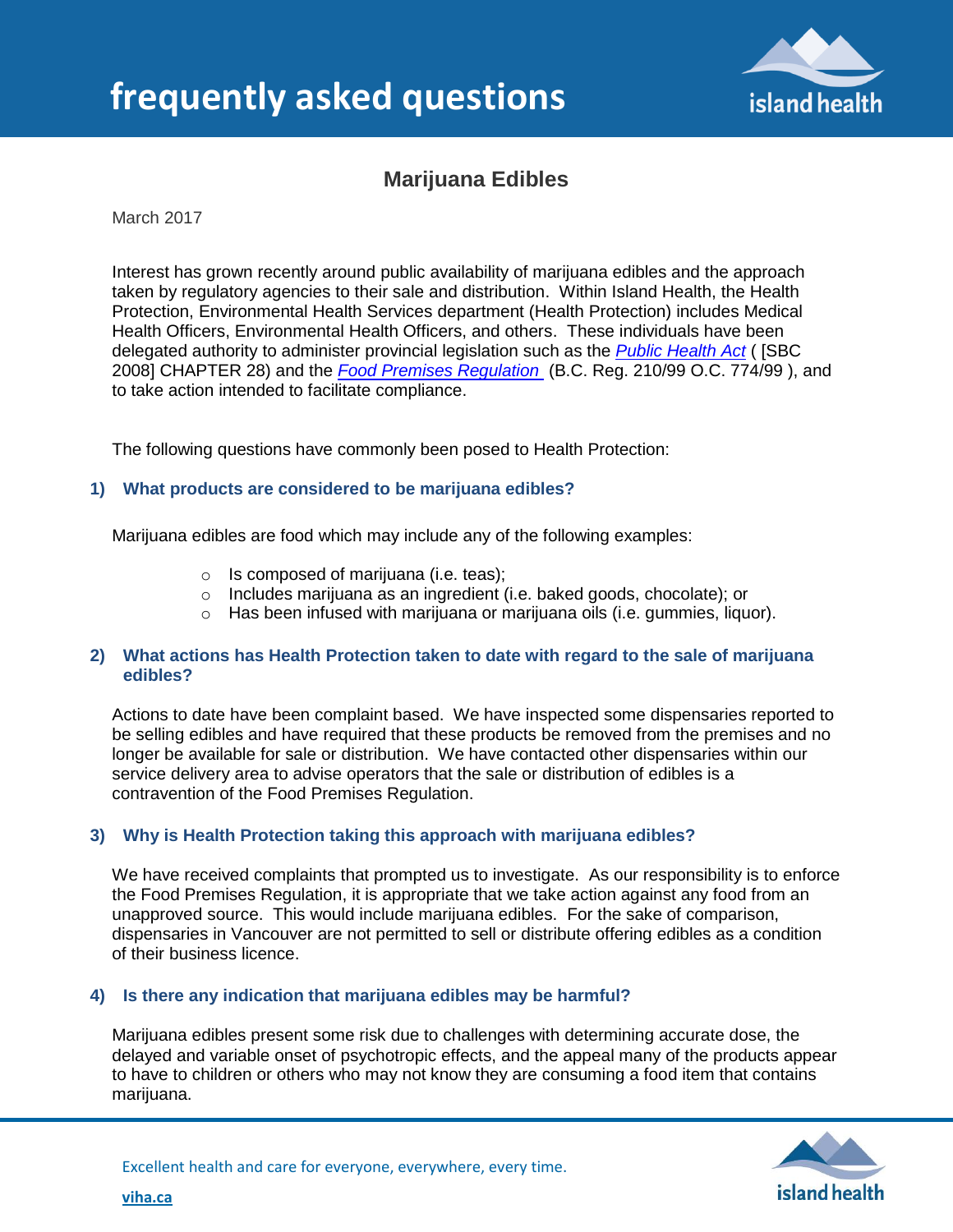# **5) What will Health Protection do next with regard to the sale of marijuana edibles?**

We anticipate that action will continue to be complaint based. We recognize that the regulatory environment surrounding marijuana is changing quickly and we will continue to monitor and ensure that edible products are prepared and distributed in accordance with the BC Food Premises Regulations.

### **6) What will Health Protection do when recreational marijuana is legalized in Canada?**

Health Protection will work with anyone preparing, selling, or distributing marijuana edibles to ensure compliance with the Food Premises Regulation, including that foods must come from an approved source.

### **7) How might Health Protection influence the establishment of new businesses which would sell or distribute marijuana edibles?**

Where business licensing is currently underway, Health Protection will work with local government who are issuing licenses and advise that, under the BC Food Premises Regulation, the production, sale, or distribution of marijuana edibles is not permitted. Noncompliance with any provincial legislation could impede the issuance of a business license.

### **8) How will Health Protection address the online sales of marijuana edibles?**

Because the distribution of marijuana to the public is not currently legal, Health Protection will refer the matter to Health Canada and/or to local law enforcement upon becoming aware of any particular business associated with the online sales of marijuana edibles.

# **9) How will Health Protection address marijuana edibles at temporary markets and special events?**

Market managers are responsible to ensure that foods meet regulatory guidelines. Food vendors at special events are required to obtain a special event permit from Health Protection prior to the event and to comply with the Food Premises Regulation. Any vendor proposing marijuana edibles will be required to remove them from the proposed menu before consideration will be given to issuing a special event permit. Health Protection will respond to complaints of marijuana edibles being available for sale or distribution at special events and temporary markets and will require compliance with the Food Premises Regulation.

# **10) How will Health Protection address the sales of marijuana edibles from private residences?**

The distribution of marijuana to the public is not currently legal. Consequently, allegations of home preparation, storage, sale, or distribution of marijuana edibles will be referred to local law enforcement.